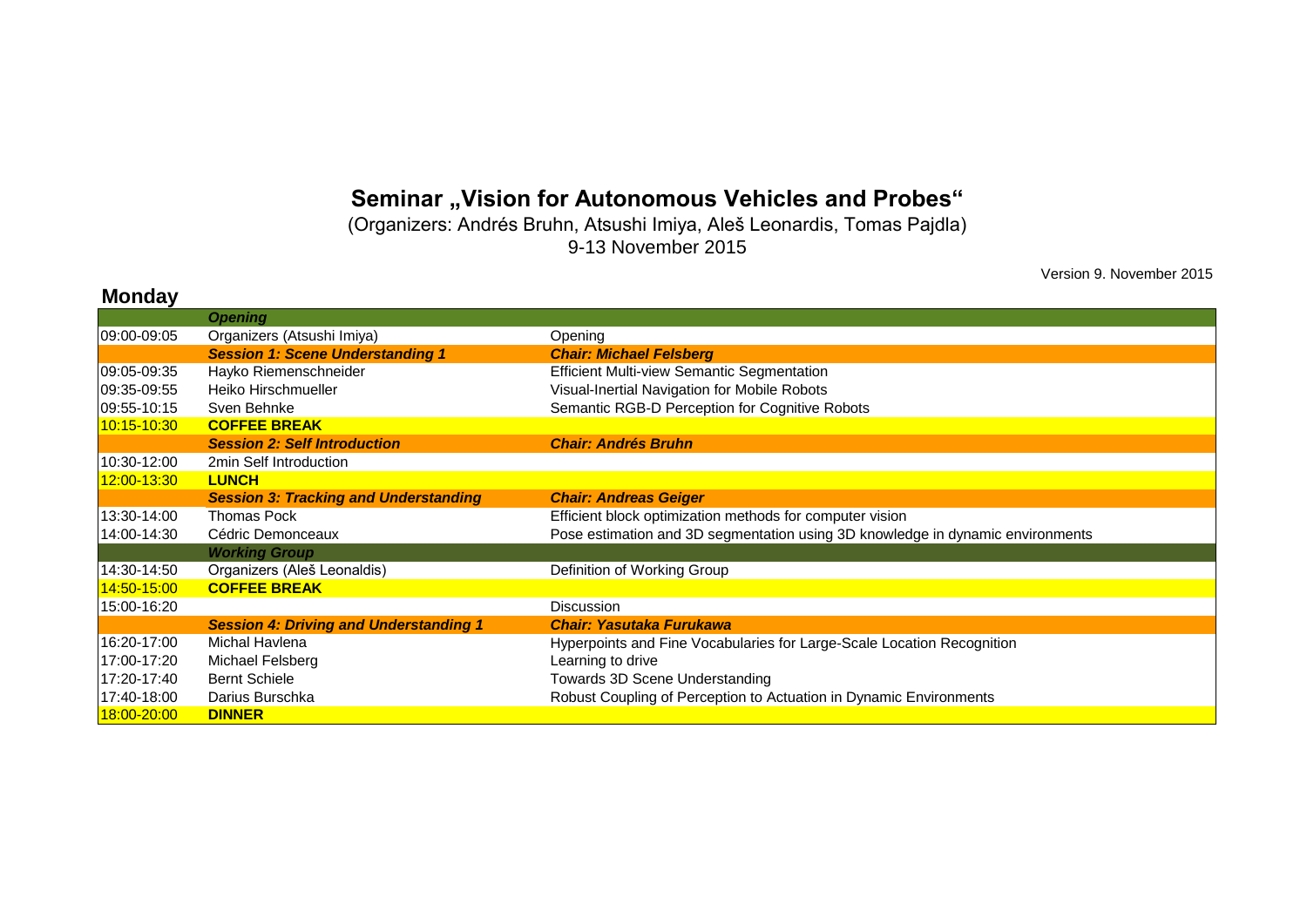|             | <b>Session 5: Aerial Vision</b>                      | <b>Chair: Sven Behnke</b>                                                 |
|-------------|------------------------------------------------------|---------------------------------------------------------------------------|
| 09:00-09:30 | Juergen Strum                                        | Tracking and Mapping in Project Tango                                     |
| 09:30-10:00 | <b>Friedrich Fraundorfer</b>                         | drone Vision - Computer vision algorithms for drones                      |
| 10:00-10:30 | Davide Scaramuzza                                    | From Frames to Events: Vision for High-speed Robotics                     |
| 10:30-11:00 | <b>COFFEE BREAK</b>                                  |                                                                           |
|             | <b>Session 6: Exploration Vision</b>                 | <b>Chair: Darius Burschka</b>                                             |
| 11:00-11:30 | Takashi Kubota                                       | Image based Navigation for Exploration Probe                              |
| 11:30-11:00 | Lazaros Nalpantidis                                  | Stereo Vision for Future Autonomous Space Exploration Robots              |
| 12:00-13:30 | <b>LUNCH</b>                                         |                                                                           |
|             | <b>Session 7: Exploration Vision and Map Buiding</b> | <b>Chair: Akihiko Torii</b>                                               |
| 13:30-14:00 | Ben Huber                                            | Planetary Robotic Vision Processing for NASA and ESA Rover Missions       |
| 14:00-14:30 | Rafael Garcia                                        | Underwater Vision: Robots that "see" beneath the surface                  |
| 14:30-15:00 | <b>Antonios Gasteratos</b>                           | Semantic maps for high level robot navigation                             |
| 15:00-15:20 | <b>COFFEE BREAK</b>                                  |                                                                           |
|             | <b>Session 8: Map Building</b>                       | <b>Chair: Lazaros Nalpantidis</b>                                         |
| 15:20-15:50 | <b>Daniel Cremers</b>                                | Dense and Direct Methods for 3D Reconstruction and Visual SLAM            |
| 15:50-16:20 | Vladyslav Usenko                                     | Direct SLAM Techniques for Vehicle Localization and Autonomous Navigation |
| 16:20-16:30 | <b>BREAK</b>                                         |                                                                           |
|             | <b>Session 8: Map Building</b>                       | <b>Chair: José Álvaerz</b>                                                |
| 16:30-17:00 | Akihiko Torii                                        | Large-scale visual place recognition and online 3D reconstruction         |
| 17:00-17:30 | Yasutaka Frukawa                                     | Structured Indoor Modeling and/or Uncanny Valley for 3D Reconstruction    |
| 17:30-18:00 | <b>Torsten Sattler</b>                               | The Limits of Pose Estimation in Very Large Maps                          |
| 18:00-20:00 | <b>DINNER</b>                                        |                                                                           |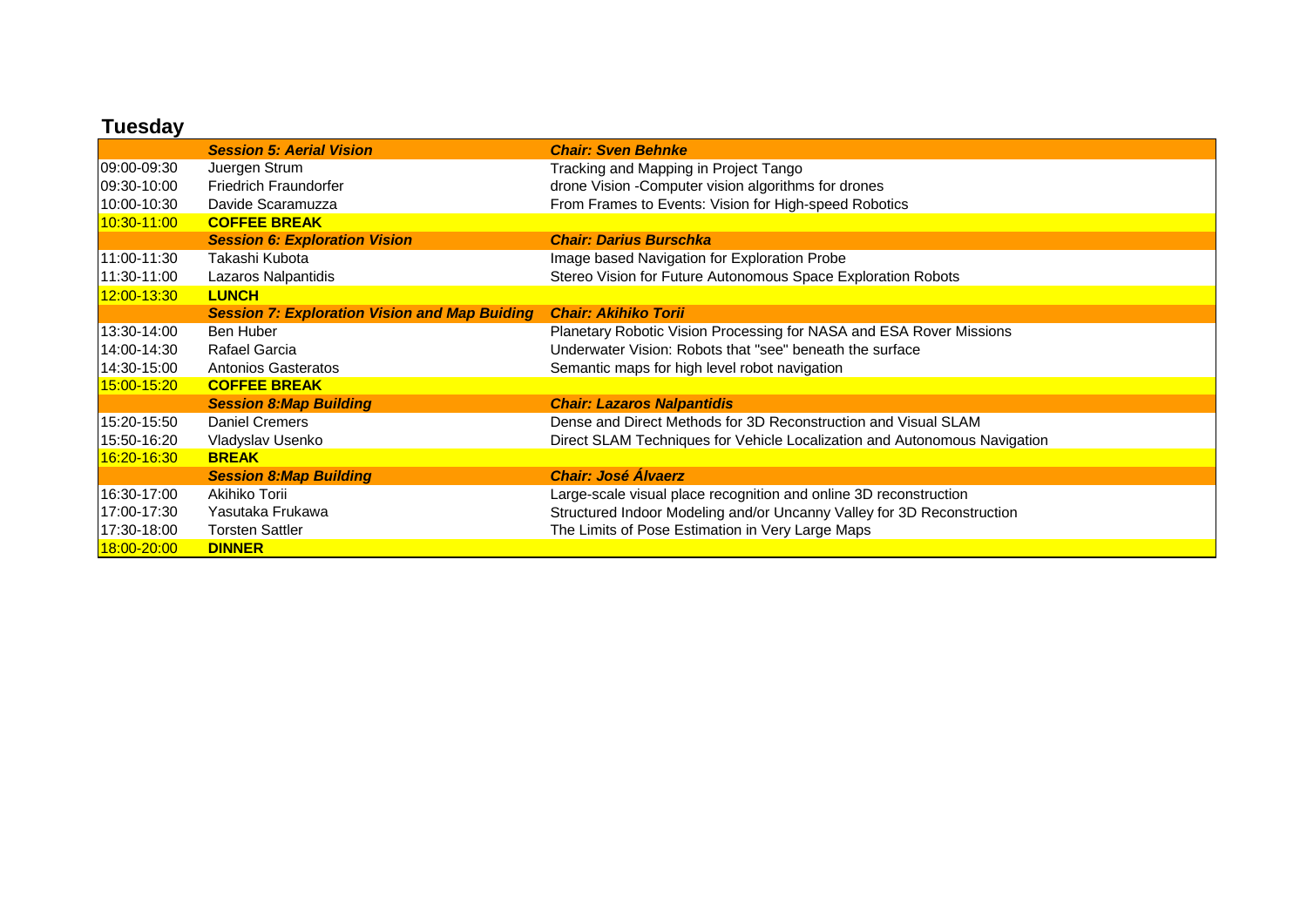## **Wednesday**

|             | <b>Session 9: Joint Session with Seminar 15462</b> | <b>Chair: Uwe Franke</b> |
|-------------|----------------------------------------------------|--------------------------|
| 09:00-12:15 | <b>Christoph Stiller</b>                           |                          |
|             | Raul Rojas                                         |                          |
|             | Markus Maurer                                      |                          |
|             | Andres Wendel                                      |                          |
| 12:15-14:00 | <b>LUNCH</b>                                       |                          |
| 14:00-18:00 | <b>TRIP TO TRIER</b>                               | <b>Social Activity</b>   |
| 18:00-20:00 | <b>DINNER</b>                                      |                          |

| <b>Thursday</b> |                                                 |                                                                                                 |
|-----------------|-------------------------------------------------|-------------------------------------------------------------------------------------------------|
|                 | <b>Session 10: Driving and Reconstruction 1</b> | <b>Chair: Bavid Vázquez Bermudez</b>                                                            |
| 09:00-09:40     | Niko Suedenhauf                                 | Deep Learning for Visual Place Recognition and Beyond - Lessons Learned                         |
| 09:40-10:10     | Juan Andrade-Cetto                              | Perception for mobile robotics                                                                  |
| 10:10-10:30     | <b>COFFEE BREAK</b>                             |                                                                                                 |
|                 | <b>Session 11: Driving and SLAM</b>             | <b>Chair: Sebastian Ramos</b>                                                                   |
| 10:30-11:00     | <b>Reihard Koch</b>                             | Model-based Object and Deformation Tracking with Robust Global Optimization                     |
| 11:00-11:30     | Steven Beauchemin                               | Vehicular Instrumentation for the Study of Driver Intent and Related Applications               |
| 11:30-12:00     | Bavid Vázquez Bermudez                          |                                                                                                 |
| 12:00-13:30     | <b>LUNCH</b>                                    |                                                                                                 |
|                 | <b>Session 12:SLAM and Understanding 3</b>      | <b>Chair: Cédric Demonceaux</b>                                                                 |
| 13:30-14:00     | José Álvaerz                                    |                                                                                                 |
| 14:00-14:30     | Danil Prokhorov                                 |                                                                                                 |
| 14:30-15:00     | Ales Leonardis                                  |                                                                                                 |
| 15:00-15:30     | <b>COFFEE BREAK</b>                             |                                                                                                 |
|                 | <b>Working Group</b>                            |                                                                                                 |
| 15:30-16:30     |                                                 | <b>Working Group Meeting</b>                                                                    |
|                 | <b>Session 13: Driving and Understanding 2</b>  | <b>Chair: Juan Andrade-Cetto</b>                                                                |
| 16:30-17:00     | Raquel Urtasun                                  | 3D Scene Understanding for Autonomous Driving                                                   |
| 17:00-17:30     | Andreas Geiger                                  | High-level knowledge in Low-level Vision                                                        |
| 17:30-18:00     | <b>Florian Becker</b>                           | Recursive Joint Estimation of Dense Scene Structure and Camera Motion in an Automotive Scenario |
| 18:00-20:00     | <b>DINNER</b>                                   |                                                                                                 |